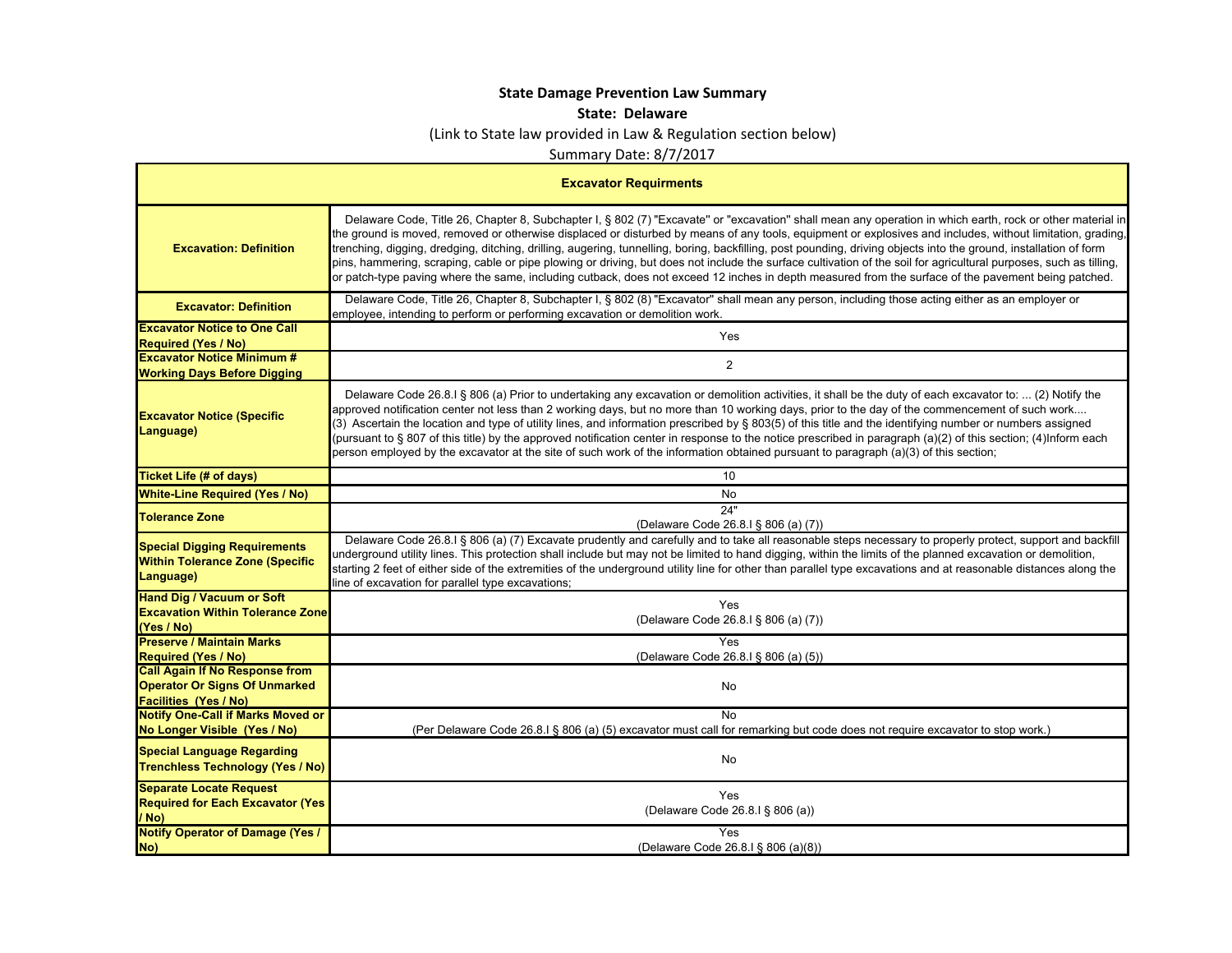| <b>Notify One Call Center of Damage</b><br>(Yes / No)                                           | No                                                                                                                                                                                                                                                                                                                                                                                                                                                                                                                                                                                                                                                                                                                                                                                                                                                                                                                                                                                                                                                                                                                                                                                                                                                                                                                                                                                                                                                                                                                                                                                                                                                                                                                                                                                                                                                                                                                                                                                                                                                                                                                                                                                                                                                                                                                                                                                                                                                                                                                                                                                                                                                                                                                                                                                                                                                                                                   |
|-------------------------------------------------------------------------------------------------|------------------------------------------------------------------------------------------------------------------------------------------------------------------------------------------------------------------------------------------------------------------------------------------------------------------------------------------------------------------------------------------------------------------------------------------------------------------------------------------------------------------------------------------------------------------------------------------------------------------------------------------------------------------------------------------------------------------------------------------------------------------------------------------------------------------------------------------------------------------------------------------------------------------------------------------------------------------------------------------------------------------------------------------------------------------------------------------------------------------------------------------------------------------------------------------------------------------------------------------------------------------------------------------------------------------------------------------------------------------------------------------------------------------------------------------------------------------------------------------------------------------------------------------------------------------------------------------------------------------------------------------------------------------------------------------------------------------------------------------------------------------------------------------------------------------------------------------------------------------------------------------------------------------------------------------------------------------------------------------------------------------------------------------------------------------------------------------------------------------------------------------------------------------------------------------------------------------------------------------------------------------------------------------------------------------------------------------------------------------------------------------------------------------------------------------------------------------------------------------------------------------------------------------------------------------------------------------------------------------------------------------------------------------------------------------------------------------------------------------------------------------------------------------------------------------------------------------------------------------------------------------------------|
| <b>Call 911 if Hazardous Materials</b><br><b>Released (Yes / No)</b>                            | No                                                                                                                                                                                                                                                                                                                                                                                                                                                                                                                                                                                                                                                                                                                                                                                                                                                                                                                                                                                                                                                                                                                                                                                                                                                                                                                                                                                                                                                                                                                                                                                                                                                                                                                                                                                                                                                                                                                                                                                                                                                                                                                                                                                                                                                                                                                                                                                                                                                                                                                                                                                                                                                                                                                                                                                                                                                                                                   |
| <b>Notice Exemptions (Yes / No)</b>                                                             | Yes                                                                                                                                                                                                                                                                                                                                                                                                                                                                                                                                                                                                                                                                                                                                                                                                                                                                                                                                                                                                                                                                                                                                                                                                                                                                                                                                                                                                                                                                                                                                                                                                                                                                                                                                                                                                                                                                                                                                                                                                                                                                                                                                                                                                                                                                                                                                                                                                                                                                                                                                                                                                                                                                                                                                                                                                                                                                                                  |
| <b>Notice Exemptions (Specific</b><br>Language))                                                | Delaware Code 26.8.I § 802 (7) "Excavate" or "excavation"  does not include the surface cultivation of the soil for agricultural purposes, such as tilling,<br>or patch-type paving where the same, including cutback, does not exceed 12 inches in depth measured from the surface of the pavement being patched.<br>§ 806 (b) The requirements of paragraphs (a)(1) through (5) of this section shall not apply to an excavator performing excavation or demolition work in any<br>emergency. However, excavators performing excavation or demolition activities in an emergency shall notify the approved notification center at the earliest<br>practicable moment of the information prescribed in paragraph (a)(2) of this section.<br>§ 808. Exemptions. No penalties provided for in § 810 of this title shall apply to any excavation or demolition done by the owner of a private residence<br>when such excavation or demolition is made entirely on the land on which the private residence is situated and provided there is no encroachment on any<br>operator's rights-of-way or easement. However, this exemption shall have no effect on the civil liability of such private residence owner pursuant to § 811 of<br>this title.                                                                                                                                                                                                                                                                                                                                                                                                                                                                                                                                                                                                                                                                                                                                                                                                                                                                                                                                                                                                                                                                                                                                                                                                                                                                                                                                                                                                                                                                                                                                                                                                                                                    |
|                                                                                                 | <b>Operator Response</b>                                                                                                                                                                                                                                                                                                                                                                                                                                                                                                                                                                                                                                                                                                                                                                                                                                                                                                                                                                                                                                                                                                                                                                                                                                                                                                                                                                                                                                                                                                                                                                                                                                                                                                                                                                                                                                                                                                                                                                                                                                                                                                                                                                                                                                                                                                                                                                                                                                                                                                                                                                                                                                                                                                                                                                                                                                                                             |
| Minimum # Days for Operator to<br><b>Respond After Receiving Notice</b><br>(Generally)          | 2<br>(Delaware Code 26.8.1 § 803 (4))                                                                                                                                                                                                                                                                                                                                                                                                                                                                                                                                                                                                                                                                                                                                                                                                                                                                                                                                                                                                                                                                                                                                                                                                                                                                                                                                                                                                                                                                                                                                                                                                                                                                                                                                                                                                                                                                                                                                                                                                                                                                                                                                                                                                                                                                                                                                                                                                                                                                                                                                                                                                                                                                                                                                                                                                                                                                |
| <b>Operator Requirements to</b><br><b>Respond to Locate Notification</b><br>(Specific Language) | Delaware Code 26.8.1 § 803 It shall be duty of each operator:  (4) To respond to requests from an excavator or operator who identifies the site of<br>excavation or demolition, or proposed excavation or demolition, for information as to the approximate location and type of the operator's utility lines in the<br>area, not more than 2 working days after receipt of such requests. (5) To inform excavators or operators who identify the site of excavation or demolition, or<br>proposed excavation or demolition, not more than 2 working days after receipt of a request therefor, of the following: a. If it is determined by an operator<br>that a proposed excavation or demolition is planned within 5 feet of a utility line as measured in the horizontal plane and that the utility line may be damaged<br>the operator shall notify the person who proposes to excavate or demolish and shall physically mark the horizontal location of the utility line within 18 inches<br>of the utility line on the ground by means of stakes, paint or other suitable means within 2 working days after the request. The operator shall also notify the<br>person who proposes to excavate or demolish as to the size of the utility line, the type of temporary marking provided and how to identify the markings. In<br>the case of extraordinary circumstances, if the operator cannot mark the location within 2 working days, the operator shall, upon making such determination<br>notify the person who proposes to excavate or demolish and shall, in addition, notify the person of the date and time when the location will be marked;<br>b. The cooperative steps which the operator may take, either at or off the excavation or demolition site, to assist in avoiding damage to its lines; c.<br>Suggestions for procedures that might be followed in avoiding such damage; d. If the operator has no utility line within 5 feet of the proposed excavation or<br>demolition as measured in the horizontal plane and if a proposed excavation or demolition by blasting is not planned in such proximity to the operator's utilit<br>lines that the utility lines may be damaged, the operator shall advise the person who proposes to excavate or demolish that marking is unnecessary and tha<br>the person may therefore begin the excavation or demolition;<br>§ 804 It shall be the duty of each underground pipeline facility operator to: (1) Participate in the approved notification center. (2) Provide as follows for<br>inspection of pipelines that such operator has reason to believe could be damaged by excavation activities: a. The inspection must be done as frequently<br>as necessary during and after the excavation activities to verify the integrity of the pipeline; and b. In case of blasting, any inspection must include leakage<br>surveys. |
| <b>Minimum Standards for Locator</b><br><b>Qualifications (Yes / No)</b>                        | No                                                                                                                                                                                                                                                                                                                                                                                                                                                                                                                                                                                                                                                                                                                                                                                                                                                                                                                                                                                                                                                                                                                                                                                                                                                                                                                                                                                                                                                                                                                                                                                                                                                                                                                                                                                                                                                                                                                                                                                                                                                                                                                                                                                                                                                                                                                                                                                                                                                                                                                                                                                                                                                                                                                                                                                                                                                                                                   |
| <b>Minimum Standards for Locator</b><br><b>Qualifications</b><br>(Specific Language)            | Not addressed.                                                                                                                                                                                                                                                                                                                                                                                                                                                                                                                                                                                                                                                                                                                                                                                                                                                                                                                                                                                                                                                                                                                                                                                                                                                                                                                                                                                                                                                                                                                                                                                                                                                                                                                                                                                                                                                                                                                                                                                                                                                                                                                                                                                                                                                                                                                                                                                                                                                                                                                                                                                                                                                                                                                                                                                                                                                                                       |
| <b>Law Specifies Marking Standards</b><br><b>Other Than Color</b><br>(Yes / No)                 | No                                                                                                                                                                                                                                                                                                                                                                                                                                                                                                                                                                                                                                                                                                                                                                                                                                                                                                                                                                                                                                                                                                                                                                                                                                                                                                                                                                                                                                                                                                                                                                                                                                                                                                                                                                                                                                                                                                                                                                                                                                                                                                                                                                                                                                                                                                                                                                                                                                                                                                                                                                                                                                                                                                                                                                                                                                                                                                   |
| <b>Law Specifies Marking Standards</b><br><b>Other Than Color (Specific</b><br>Language)        | Not addressed                                                                                                                                                                                                                                                                                                                                                                                                                                                                                                                                                                                                                                                                                                                                                                                                                                                                                                                                                                                                                                                                                                                                                                                                                                                                                                                                                                                                                                                                                                                                                                                                                                                                                                                                                                                                                                                                                                                                                                                                                                                                                                                                                                                                                                                                                                                                                                                                                                                                                                                                                                                                                                                                                                                                                                                                                                                                                        |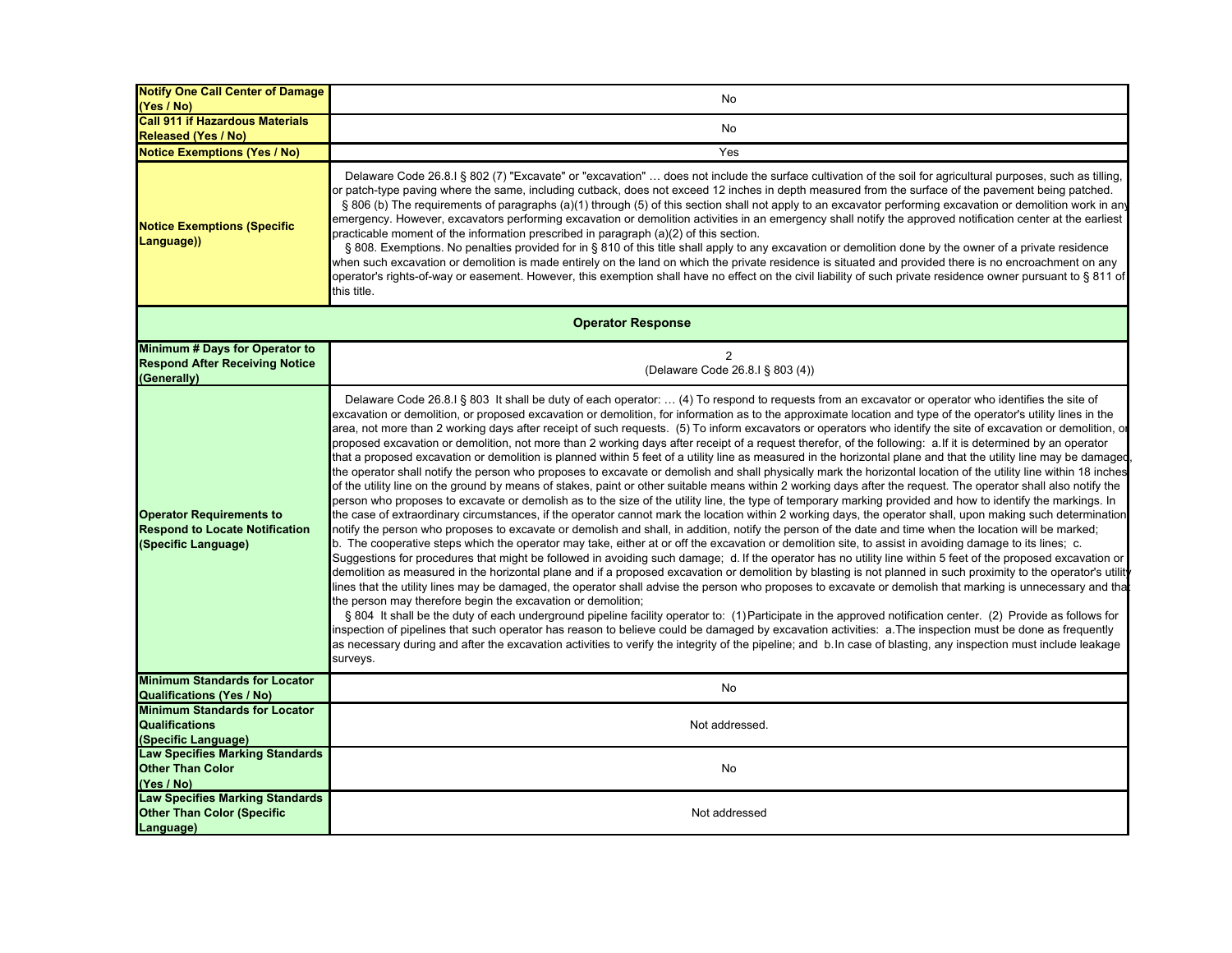| Law Includes Specific Language<br><b>For Operators To Locate Sewer</b><br>Laterals (Yes / No)                                              | No                                                                                                                                                                                                                                                                                                                                                                                                                                                                                                                                                                                                                                                                                                                                                                                                                                                                                                                                                                                                                                                                                                                                                                                                                                                                                                                                                                                                                                                                                                                                                                                                                                                                                                                                                                                                                                                                                                                                                                                                                                                                                                                                                                                                                                                                                                                                                                                      |
|--------------------------------------------------------------------------------------------------------------------------------------------|-----------------------------------------------------------------------------------------------------------------------------------------------------------------------------------------------------------------------------------------------------------------------------------------------------------------------------------------------------------------------------------------------------------------------------------------------------------------------------------------------------------------------------------------------------------------------------------------------------------------------------------------------------------------------------------------------------------------------------------------------------------------------------------------------------------------------------------------------------------------------------------------------------------------------------------------------------------------------------------------------------------------------------------------------------------------------------------------------------------------------------------------------------------------------------------------------------------------------------------------------------------------------------------------------------------------------------------------------------------------------------------------------------------------------------------------------------------------------------------------------------------------------------------------------------------------------------------------------------------------------------------------------------------------------------------------------------------------------------------------------------------------------------------------------------------------------------------------------------------------------------------------------------------------------------------------------------------------------------------------------------------------------------------------------------------------------------------------------------------------------------------------------------------------------------------------------------------------------------------------------------------------------------------------------------------------------------------------------------------------------------------------|
| Law Includes Specific Language<br><b>For Operators To Locate</b><br><b>Abandoned Facilities (Yes / No)</b>                                 | No                                                                                                                                                                                                                                                                                                                                                                                                                                                                                                                                                                                                                                                                                                                                                                                                                                                                                                                                                                                                                                                                                                                                                                                                                                                                                                                                                                                                                                                                                                                                                                                                                                                                                                                                                                                                                                                                                                                                                                                                                                                                                                                                                                                                                                                                                                                                                                                      |
| <b>Operator Must Locate Abandoned</b><br><b>Facilities</b><br>(Specific Language)                                                          | Not addressed.                                                                                                                                                                                                                                                                                                                                                                                                                                                                                                                                                                                                                                                                                                                                                                                                                                                                                                                                                                                                                                                                                                                                                                                                                                                                                                                                                                                                                                                                                                                                                                                                                                                                                                                                                                                                                                                                                                                                                                                                                                                                                                                                                                                                                                                                                                                                                                          |
| <b>Positive Response Required -</b><br><b>Operator Contact Excavator</b><br>(Yes / No)                                                     | Yes                                                                                                                                                                                                                                                                                                                                                                                                                                                                                                                                                                                                                                                                                                                                                                                                                                                                                                                                                                                                                                                                                                                                                                                                                                                                                                                                                                                                                                                                                                                                                                                                                                                                                                                                                                                                                                                                                                                                                                                                                                                                                                                                                                                                                                                                                                                                                                                     |
| <b>Positive Response Required -</b><br><b>Operator Contact Excavator</b><br>(Specific Language)                                            | Delaware Code 26.8.1 § 803 It shall be duty of each operator:  (4) To respond to requests from an excavator or operator who identifies the site of<br>excavation or demolition, or proposed excavation or demolition, for information as to the approximate location and type of the operator's utility lines in the<br>area, not more than 2 working days after receipt of such requests. (5) To inform excavators or operators who identify the site of excavation or demolition, or<br>proposed excavation or demolition, not more than 2 working days after receipt of a request therefor, of the following: a. If it is determined by an operator<br>that a proposed excavation or demolition is planned within 5 feet of a utility line as measured in the horizontal plane and that the utility line may be damaged<br>the operator shall notify the person who proposes to excavate or demolish and shall physically mark the horizontal location of the utility line within 18 inches<br>of the utility line on the ground by means of stakes, paint or other suitable means within 2 working days after the request. The operator shall also notify the<br>person who proposes to excavate or demolish as to the size of the utility line, the type of temporary marking provided and how to identify the markings. In<br>the case of extraordinary circumstances, if the operator cannot mark the location within 2 working days, the operator shall, upon making such determination<br>notify the person who proposes to excavate or demolish and shall, in addition, notify the person of the date and time when the location will be marked; b.<br>The cooperative steps which the operator may take, either at or off the excavation or demolition site, to assist in avoiding damage to its lines; c.<br>Suggestions for procedures that might be followed in avoiding such damage; d. If the operator has no utility line within 5 feet of the proposed excavation or<br>demolition as measured in the horizontal plane and if a proposed excavation or demolition by blasting is not planned in such proximity to the operator's utilit<br>lines that the utility lines may be damaged, the operator shall advise the person who proposes to excavate or demolish that marking is unnecessary and tha<br>the person may therefore begin the excavation or demolition; |
| <b>Positive Response Required -</b><br><b>Operator Contact One Call Center</b><br>(Yes / No)                                               | No                                                                                                                                                                                                                                                                                                                                                                                                                                                                                                                                                                                                                                                                                                                                                                                                                                                                                                                                                                                                                                                                                                                                                                                                                                                                                                                                                                                                                                                                                                                                                                                                                                                                                                                                                                                                                                                                                                                                                                                                                                                                                                                                                                                                                                                                                                                                                                                      |
| <b>Positive Response Required -</b><br><b>Operator Contact One Call Center</b><br>(Specific Language)                                      | Not addressed                                                                                                                                                                                                                                                                                                                                                                                                                                                                                                                                                                                                                                                                                                                                                                                                                                                                                                                                                                                                                                                                                                                                                                                                                                                                                                                                                                                                                                                                                                                                                                                                                                                                                                                                                                                                                                                                                                                                                                                                                                                                                                                                                                                                                                                                                                                                                                           |
| <b>Positive Response - One-Call</b><br><b>Automated (Yes / No)</b>                                                                         | No                                                                                                                                                                                                                                                                                                                                                                                                                                                                                                                                                                                                                                                                                                                                                                                                                                                                                                                                                                                                                                                                                                                                                                                                                                                                                                                                                                                                                                                                                                                                                                                                                                                                                                                                                                                                                                                                                                                                                                                                                                                                                                                                                                                                                                                                                                                                                                                      |
| <b>Operator Must Provide One-Call</b><br><b>Center with Information On</b><br><b>Locations of Buried Facilities (Yes)</b><br>/ No)         | Yes                                                                                                                                                                                                                                                                                                                                                                                                                                                                                                                                                                                                                                                                                                                                                                                                                                                                                                                                                                                                                                                                                                                                                                                                                                                                                                                                                                                                                                                                                                                                                                                                                                                                                                                                                                                                                                                                                                                                                                                                                                                                                                                                                                                                                                                                                                                                                                                     |
| <b>Operator Must Provide One-Call</b><br><b>Center with Information On</b><br><b>Locations of Buried Facilities</b><br>(Specific Language) | Delaware Code 26.8.1 § 803 It shall be duty of each operator: (1) To participate in the approved notification center. (2) To give written notice to such<br>approved notification center which shall state: a. The name of the operator; b. The location of the operator's lines;                                                                                                                                                                                                                                                                                                                                                                                                                                                                                                                                                                                                                                                                                                                                                                                                                                                                                                                                                                                                                                                                                                                                                                                                                                                                                                                                                                                                                                                                                                                                                                                                                                                                                                                                                                                                                                                                                                                                                                                                                                                                                                       |
| <b>Operator Must Update Information</b><br><b>On Locations of Buried Facilities</b><br>(Yes / No)                                          | Yes                                                                                                                                                                                                                                                                                                                                                                                                                                                                                                                                                                                                                                                                                                                                                                                                                                                                                                                                                                                                                                                                                                                                                                                                                                                                                                                                                                                                                                                                                                                                                                                                                                                                                                                                                                                                                                                                                                                                                                                                                                                                                                                                                                                                                                                                                                                                                                                     |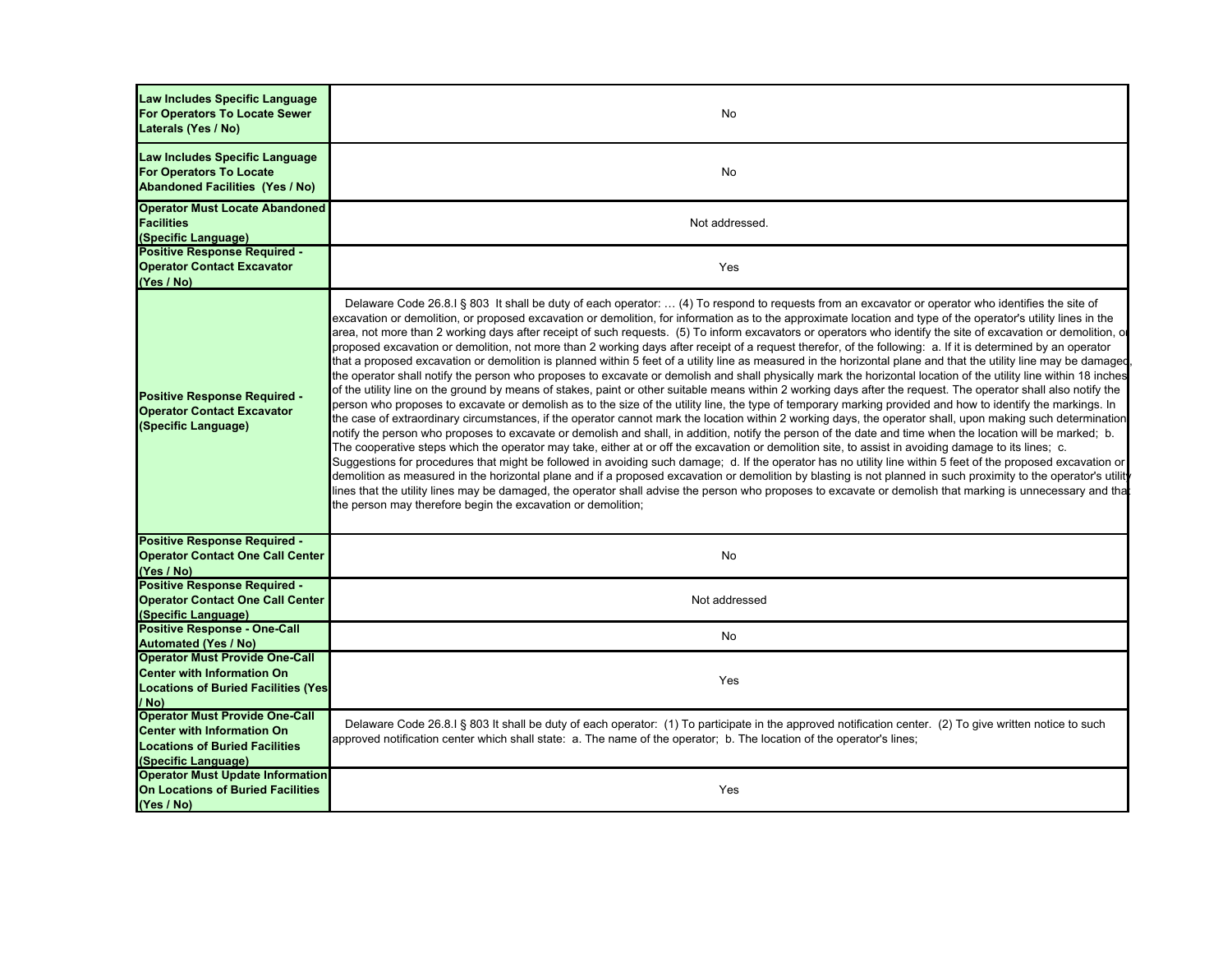| <b>Operator Must Update Information</b><br>On Locations of Buried Facilities<br>(Specific Language) | Delaware Code 26.8.I § 803 It shall be duty of each operator: (1) To participate in the approved notification center. (2) To give written notice to such<br>approved notification center which shall state: a. The name of the operator; b. The location of the operator's lines;  (3) To give like written notice within 5<br>working days after any of the matters stated in the last previous notice shall have changed.                                                                                                                                                                                                                                                                                                                                                                                                                                                                                                                                                                                                                                                                                                                                                                                                                                                                                                                                                                                     |  |
|-----------------------------------------------------------------------------------------------------|-----------------------------------------------------------------------------------------------------------------------------------------------------------------------------------------------------------------------------------------------------------------------------------------------------------------------------------------------------------------------------------------------------------------------------------------------------------------------------------------------------------------------------------------------------------------------------------------------------------------------------------------------------------------------------------------------------------------------------------------------------------------------------------------------------------------------------------------------------------------------------------------------------------------------------------------------------------------------------------------------------------------------------------------------------------------------------------------------------------------------------------------------------------------------------------------------------------------------------------------------------------------------------------------------------------------------------------------------------------------------------------------------------------------|--|
| <b>New Facilities Must Be Locatable</b><br><b>Electronically</b><br>(Yes / No)                      | No                                                                                                                                                                                                                                                                                                                                                                                                                                                                                                                                                                                                                                                                                                                                                                                                                                                                                                                                                                                                                                                                                                                                                                                                                                                                                                                                                                                                              |  |
| <b>New Facilities Must Be Locatable</b><br><b>Electronically (Specific Language)</b>                | Not addressed.                                                                                                                                                                                                                                                                                                                                                                                                                                                                                                                                                                                                                                                                                                                                                                                                                                                                                                                                                                                                                                                                                                                                                                                                                                                                                                                                                                                                  |  |
| Design Request (Yes / No)                                                                           | Yes<br>(Delaware Code 26.8.1 § 803 (6), (7)                                                                                                                                                                                                                                                                                                                                                                                                                                                                                                                                                                                                                                                                                                                                                                                                                                                                                                                                                                                                                                                                                                                                                                                                                                                                                                                                                                     |  |
| <b>One Call, Enforcement, and Reporting</b>                                                         |                                                                                                                                                                                                                                                                                                                                                                                                                                                                                                                                                                                                                                                                                                                                                                                                                                                                                                                                                                                                                                                                                                                                                                                                                                                                                                                                                                                                                 |  |
| <b>Mandatory One Call Membership</b><br>(Yes / No)                                                  | Yes<br>(Delaware Code 26.8.I § 803 (1))                                                                                                                                                                                                                                                                                                                                                                                                                                                                                                                                                                                                                                                                                                                                                                                                                                                                                                                                                                                                                                                                                                                                                                                                                                                                                                                                                                         |  |
| <b>One Call Membership Exemptions</b><br>(Yes / No)                                                 | No                                                                                                                                                                                                                                                                                                                                                                                                                                                                                                                                                                                                                                                                                                                                                                                                                                                                                                                                                                                                                                                                                                                                                                                                                                                                                                                                                                                                              |  |
| <b>One Call Membership Exemptions</b><br>(Specific Language)                                        | Not addressed.                                                                                                                                                                                                                                                                                                                                                                                                                                                                                                                                                                                                                                                                                                                                                                                                                                                                                                                                                                                                                                                                                                                                                                                                                                                                                                                                                                                                  |  |
| <b>One-Call Law Addresses Board</b><br>Make-Up (Yes / No)                                           | No                                                                                                                                                                                                                                                                                                                                                                                                                                                                                                                                                                                                                                                                                                                                                                                                                                                                                                                                                                                                                                                                                                                                                                                                                                                                                                                                                                                                              |  |
| <b>One-Call Law Addresses Board</b><br><b>Make-Up (Specific Language)</b>                           | Not addressed.                                                                                                                                                                                                                                                                                                                                                                                                                                                                                                                                                                                                                                                                                                                                                                                                                                                                                                                                                                                                                                                                                                                                                                                                                                                                                                                                                                                                  |  |
| <b>Separate Body Designated to</b><br><b>Advise Enforcement Authority</b><br>(Yes / No)             | No                                                                                                                                                                                                                                                                                                                                                                                                                                                                                                                                                                                                                                                                                                                                                                                                                                                                                                                                                                                                                                                                                                                                                                                                                                                                                                                                                                                                              |  |
| <b>Separate Body Designated to</b><br><b>Advise Enforcement Authority</b><br>(Specific Language)    | Not addressed.                                                                                                                                                                                                                                                                                                                                                                                                                                                                                                                                                                                                                                                                                                                                                                                                                                                                                                                                                                                                                                                                                                                                                                                                                                                                                                                                                                                                  |  |
| <b>Penalties / Fines Excavators</b><br>(Yes / No)                                                   | Yes                                                                                                                                                                                                                                                                                                                                                                                                                                                                                                                                                                                                                                                                                                                                                                                                                                                                                                                                                                                                                                                                                                                                                                                                                                                                                                                                                                                                             |  |
| <b>Penalties / Fines Excavators</b><br>(Specific Language)                                          | Delaware Code 26.8.I § 810 It is unlawful and a misdemeanor for any person to do any act forbidden, or fail to perform an act required by this chapter.<br>(1) Except as provided in paragraph (2) of this section, whoever, by action or inaction, violates a provision of this chapter shall, for the first offense, be fined<br>not less than \$100 nor more than \$500. For each subsequent like offense, such person shall be fined not less than \$200 nor more than \$1,000 for each<br>violation. (2) Operators of underground pipeline facilities, excavators, and the approved notification center shall, upon violation of any applicable<br>requirements of 49 C.F.R. part 198, Subpart C [49 C.F.R. § 198.31 et seq.], be subject to civil penalties not to exceed \$10,000 for each violation for each<br>day that the violation persists, except that the maximum civil penalty shall not exceed \$500,000 for any related series of violations. In determining the<br>amount of the fine, the court shall consider the nature, circumstances and gravity of the violation and, with respect to the person found to have committed<br>the violation, the degree of culpability, any history of prior violations, the effect on ability to continue to do business, any good faith in attempting to achieve<br>compliance, ability to pay the fine and such other matters as justice may require. |  |
| <b>Penalties / Fines Operators</b><br>(Yes / No)                                                    | Yes                                                                                                                                                                                                                                                                                                                                                                                                                                                                                                                                                                                                                                                                                                                                                                                                                                                                                                                                                                                                                                                                                                                                                                                                                                                                                                                                                                                                             |  |
| <b>Penalties / Fines Operators</b><br>(Specific Language)                                           | Delaware Code 26.8.1 § 810 It is unlawful and a misdemeanor for any person to do any act forbidden, or fail to perform an act required by this chapter.<br>(1) Except as provided in paragraph (2) of this section, whoever, by action or inaction, violates a provision of this chapter shall, for the first offense, be fined<br>not less than \$100 nor more than \$500. For each subsequent like offense, such person shall be fined not less than \$200 nor more than \$1,000 for each<br>violation. (2) Operators of underground pipeline facilities, excavators, and the approved notification center shall, upon violation of any applicable<br>requirements of 49 C.F.R. part 198, Subpart C [49 C.F.R. § 198.31 et seq.], be subject to civil penalties not to exceed \$10,000 for each violation for each<br>day that the violation persists, except that the maximum civil penalty shall not exceed \$500,000 for any related series of violations. In determining the<br>amount of the fine, the court shall consider the nature, circumstances and gravity of the violation and, with respect to the person found to have committed<br>the violation, the degree of culpability, any history of prior violations, the effect on ability to continue to do business, any good faith in attempting to achieve<br>compliance, ability to pay the fine and such other matters as justice may require. |  |